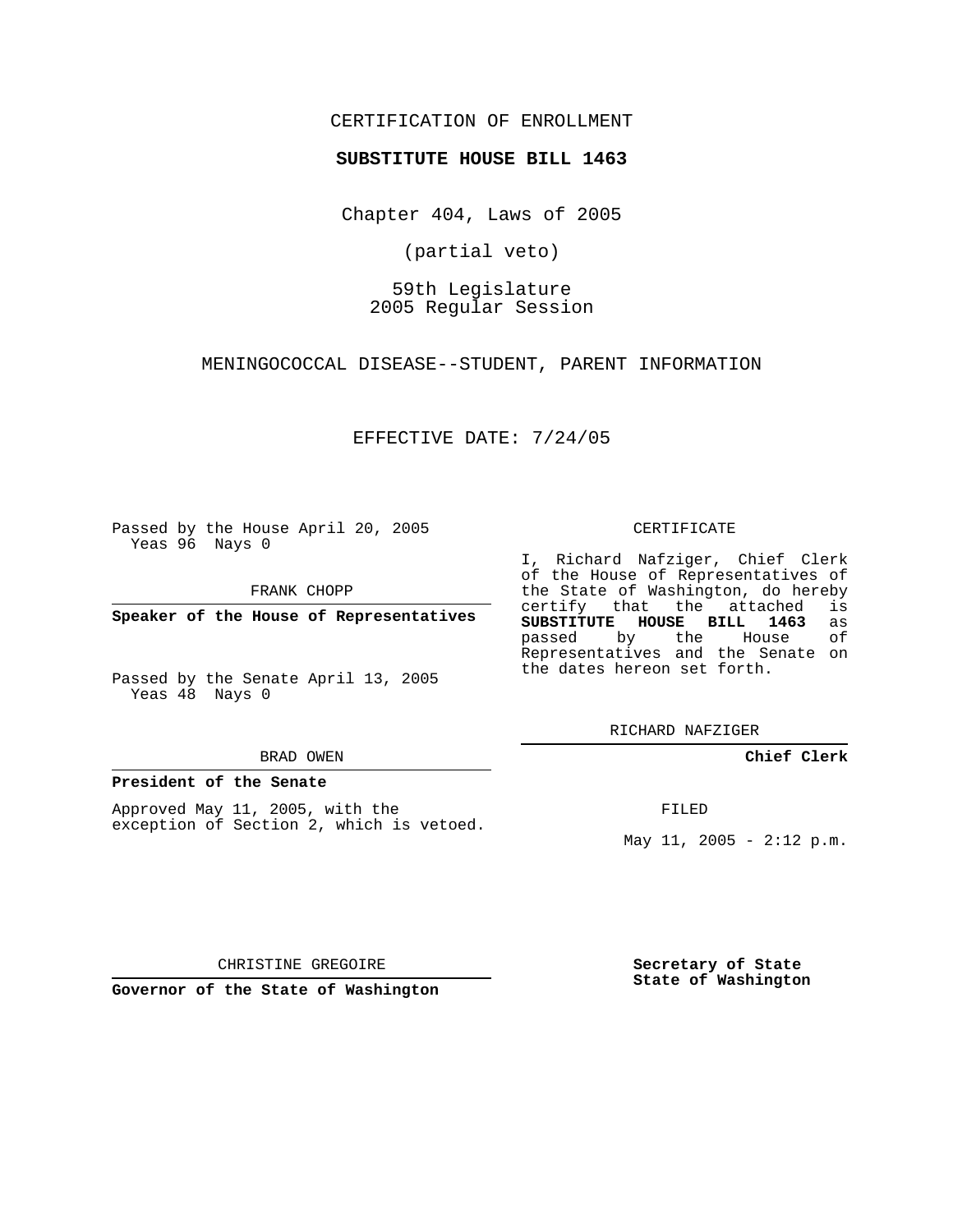# **SUBSTITUTE HOUSE BILL 1463** \_\_\_\_\_\_\_\_\_\_\_\_\_\_\_\_\_\_\_\_\_\_\_\_\_\_\_\_\_\_\_\_\_\_\_\_\_\_\_\_\_\_\_\_\_

\_\_\_\_\_\_\_\_\_\_\_\_\_\_\_\_\_\_\_\_\_\_\_\_\_\_\_\_\_\_\_\_\_\_\_\_\_\_\_\_\_\_\_\_\_

# AS AMENDED BY THE SENATE

Passed Legislature - 2005 Regular Session

**State of Washington 59th Legislature 2005 Regular Session**

**By** House Committee on Health Care (originally sponsored by Representatives Green, Rodne, Cody and Moeller)

READ FIRST TIME 02/17/05.

 1 AN ACT Relating to meningococcal immunization; amending RCW 2 28A.210.080; providing an effective date; and declaring an emergency.

3 BE IT ENACTED BY THE LEGISLATURE OF THE STATE OF WASHINGTON:

 4 **Sec. 1.** RCW 28A.210.080 and 1990 c 33 s 192 are each amended to 5 read as follows:

 (1) The attendance of every child at every public and private school in the state and licensed day care center shall be conditioned upon the presentation before or on each child's first day of attendance 9 at a particular school or center, of proof of either  $((+1+))$  (a) full 10 immunization,  $((2+))$  (b) the initiation of and compliance with a schedule of immunization, as required by rules of the state board of 12 health, or  $((+3))$   $(c)$  a certificate of exemption as provided for in RCW 28A.210.090. The attendance at the school or the day care center during any subsequent school year of a child who has initiated a schedule of immunization shall be conditioned upon the presentation of proof of compliance with the schedule on the child's first day of attendance during the subsequent school year. Once proof of full immunization or proof of completion of an approved schedule has been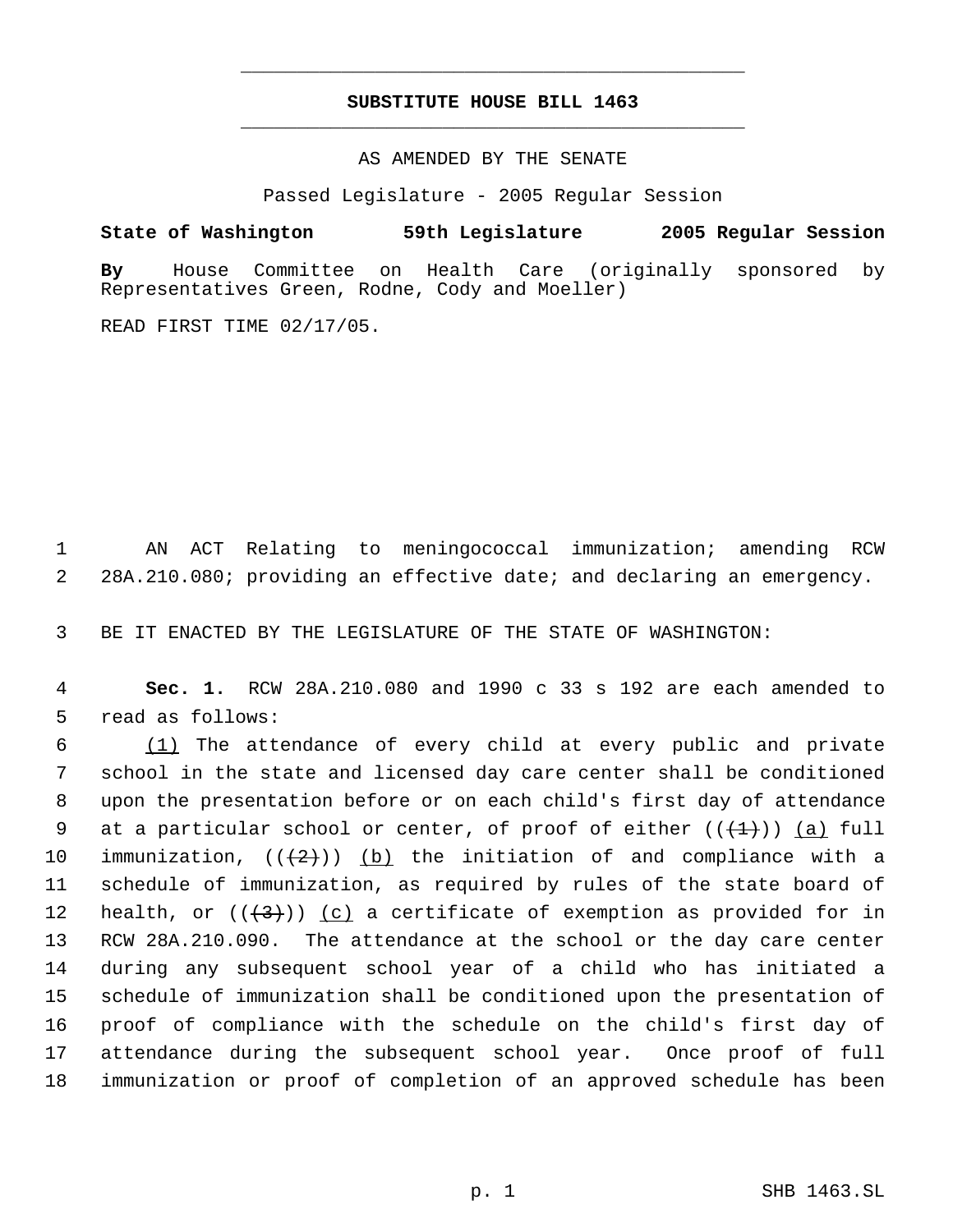1 presented, no further proof shall be required as a condition to 2 attendance at the particular school or center.

 (2)(a) Beginning with sixth grade entry, every public and private school in the state shall provide parents and guardians with information about meningococcal disease and its vaccine at the beginning of every school year. The information about meningococcal disease shall include:

 8 (i) Its causes and symptoms, how meningococcal disease is spread, 9 and the places where parents and guardians may obtain additional 10 information and vaccinations for their children; and

11 (ii) Current recommendations from the United States centers for 12 disease control and prevention regarding the receipt of vaccines for 13 meningococcal disease and where the vaccination can be received.

14 (b) This subsection shall not be construed to require the 15 department of health or the school to provide meningococcal vaccination 16 to students.

17 (c) The department of health shall prepare the informational 18 materials and shall consult with the office of superintendent of public 19 instruction.

20 (d) This subsection does not create a private right of action.

21 *\*NEW SECTION. Sec. 2. This act is necessary for the immediate* 22 *preservation of the public peace, health, or safety, or support of the* 23 *state government and its existing public institutions, and takes effect*

24 *July 1, 2005. \*Sec. 2 was vetoed. See message at end of chapter.*

> Passed by the House April 20, 2005. Passed by the Senate April 13, 2005. Approved by the Governor May 11, 2005, with the exception of certain items that were vetoed. Filed in Office of Secretary of State May 11, 2005.

Note: Governor's explanation of partial veto is as follows:

"I am returning, without my approval as to Section 2, Substitute House Bill No. 1463 entitled:

"AN ACT Relating to meningococcal immunization."

This bill requires that public and private schools provide parents or guardians of students in 6th grade and above with information on meningococcal disease every school year. It is an important bill that is consistent with our ongoing public health efforts.

Section 2 of the bill inserts an emergency clause that is not necessary for this type of legislation. It is reasonable to give the Department of Health and Office of the Superintendent of Public Instruction time over the summer to develop the informational materials that will be distributed in schools.

SHB 1463.SL p. 2